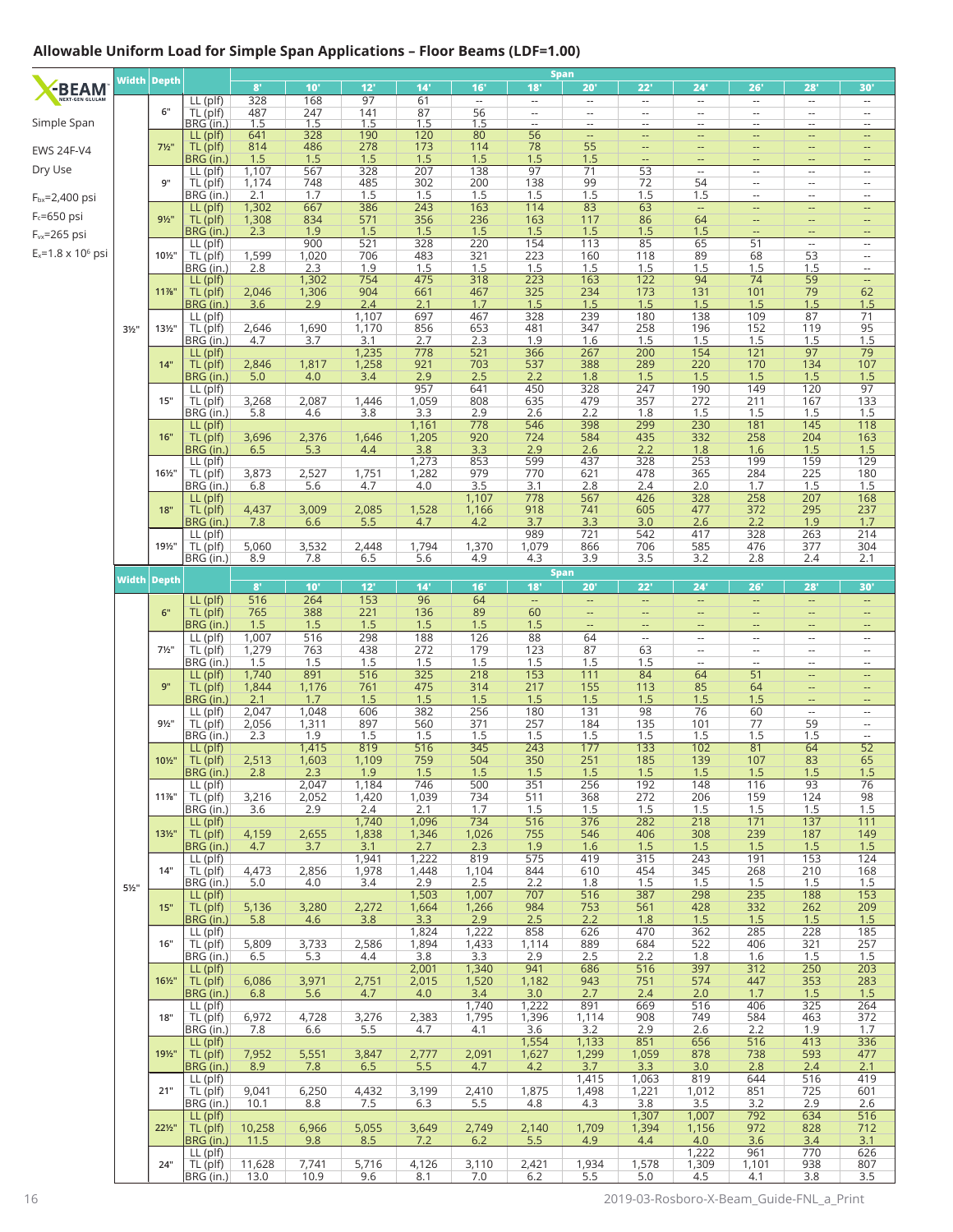|                    |                   |                         |                | <b>Span</b>     |              |              |              |              |                    |            |            |            |                        |                          |  |  |
|--------------------|-------------------|-------------------------|----------------|-----------------|--------------|--------------|--------------|--------------|--------------------|------------|------------|------------|------------------------|--------------------------|--|--|
| <b>Width Depth</b> |                   |                         | 8'             | 10 <sup>1</sup> | 12'          | 14'          | 16'          | 18'          | 20'                | 22'        | 24'        | 26'        | 28'                    | 30'                      |  |  |
|                    |                   | LL (plf)                | 2,136          | 1,094           | 633          | 399          | 267          | 188          | 137                | 103        | 79         | 62         | $\sim$                 | $\overline{\phantom{a}}$ |  |  |
|                    | 9"                | TL (plf)                | 2,263          | 1,443           | 934          | 583          | 386          | 266          | 190                | 139        | 104        | 79         | 60                     | u.                       |  |  |
|                    |                   | BRG (in.                | 2.1            | 1.7             | 1.5          | 1.5          | 1.5          | 1.5          | 1.5                | 1.5        | 1.5        | 1.5<br>99  | 1.5                    | $\overline{\phantom{a}}$ |  |  |
|                    | 101/2"            | LL (plf)                |                | 1,736<br>1,967  | 1,005        | 633<br>932   | 424<br>619   | 298<br>429   | 217<br>308         | 163<br>227 | 126<br>171 | 131        | $\overline{79}$<br>101 | 64<br>79                 |  |  |
|                    |                   | TL (plf)<br>BRG (in.)   | 3,084<br>2.8   | 2.3             | 1,361<br>1.9 | 1.5          | 1.5          | 1.5          | 1.5                | 1.5        | 1.5        | 1.5        | 1.5                    | 1.5                      |  |  |
|                    |                   | $LL$ (plf)              |                | 2,512           | 1,454        | 915          | 613          | 431          | 314                | 236        | 182        | 143        | 114                    | 93                       |  |  |
|                    | 11%"              | TL (plf)                | 3,947          | 2,519           | 1,743        | 1,276        | 900          | 627          | 451                | 334        | 253        | 195        | 152                    | 120                      |  |  |
|                    |                   | BRG (in.)               | 3.6            | 2.9             | 2.4          | 2.1          | 1.7          | 1.5          | 1.5                | 1.5        | 1.5        | 1.5        | 1.5                    | 1.5                      |  |  |
|                    |                   | LL (plf)                |                |                 | 2,136        | 1,345        | 901          | 633          | 461                | 347        | 267        | 210        | 168                    | 137                      |  |  |
|                    | $13\frac{1}{2}$ " | TL (plf)                | 5,104          | 3,258           | 2,256        | 1,652        | 1,244        | 927          | 670                | 498        | 378        | 293        | 230                    | 183                      |  |  |
|                    |                   | BRG (in.)               | 4.7            | 3.7             | 3.1          | 2.7          | 2.3          | 1.9          | 1.6                | 1.5        | 1.5        | 1.5        | 1.5                    | 1.5                      |  |  |
|                    |                   | LL (plf)                |                |                 |              | 1,845        | 1,236        | 868          | 633                | 475        | 366        | 288        | 231                    | 188                      |  |  |
|                    | 15"               | TL (plf)                | 6,304          | 4,025           | 2,788        | 2,023        | 1,522        | 1,183        | 925                | 689        | 525        | 407        | 321                    | 257                      |  |  |
|                    |                   | BRG (in.)               | 5.8            | 4.6             | 3.8          | 3.3          | 2.8          | 2.5          | 2.2                | 1.8        | 1.5        | 1.5        | 1.5                    | 1.5                      |  |  |
|                    |                   | LL (plf)                |                |                 |              |              | 1,645        | 1,155        | 842                | 633        | 487        | 383        | 307                    | 250                      |  |  |
| $6\frac{3}{4}$ "   | 161/2"            | TL (plf)                | 7,469<br>6.8   | 4,873<br>5.6    | 3,364<br>4.6 | 2,427<br>3.9 | 1,827<br>3.4 | 1,420<br>3.0 | 1,133<br>2.6       | 922<br>2.4 | 704<br>2.0 | 548<br>1.7 | 433<br>1.5             | 347<br>1.5               |  |  |
|                    |                   | BRG (in.)<br>$LL$ (plf) |                |                 |              |              | 2,136        | 1,500        | 1,094              | 822        | 633        | 498        | 399                    | 324                      |  |  |
|                    | 18"               | TL (plf)                | 8,556          | 5,802           | 3,972        | 2,865        | 2,157        | 1,678        | 1,339              | 1,091      | 904        | 717        | 568                    | 456                      |  |  |
|                    |                   | BRG (in.)               | 7.8            | 6.6             | 5.5          | 4.6          | 4.0          | 3.5          | 3.1                | 2.8        | 2.6        | 2.2        | 1.9                    | 1.7                      |  |  |
|                    |                   | $LL$ (plf)              |                |                 |              |              |              | 1,907        | 1,390              | 1,045      | 805        | 633        | 507                    | 412                      |  |  |
|                    | 191/2"            | TL (plf)                | 9,759          | 6,800           | 4,626        | 3,338        | 2,514        | 1,956        | 1,562              | 1,272      | 1,055      | 886        | 728                    | 586                      |  |  |
|                    |                   | BRG (in.)               | 8.9            | 7.8             | 6.4          | 5.4          | 4.6          | 4.1          | 3.6                | 3.3        | 3.0        | 2.7        | 2.4                    | 2.1                      |  |  |
|                    |                   | LL (plf)                |                |                 |              |              |              |              | 1,736              | 1,305      | 1,005      | 790        | 633                    | 515                      |  |  |
|                    | 21"               | TL (plf)                | 11,096         | 7,671           | 5,328        | 3,845        | 2,897        | 2,254        | 1,800              | 1,467      | 1,216      | 1,023      | 871                    | 737                      |  |  |
|                    |                   | BRG (in.)               | 10.1           | 8.8             | 7.3          | 6.2          | 5.3          | 4.7          | 4.2                | 3.8        | 3.4        | 3.1        | 2.9                    | 2.6                      |  |  |
|                    |                   | LL (plf)                |                |                 |              |              |              |              |                    | 1,605      | 1,236      | 972        | 778                    | 633                      |  |  |
|                    | 221/2"            | TL (plf)                | 12,590         | 8,549           | 6,077        | 4,386        | 3,305        | 2,572        | 2,054              | 1,675      | 1,389      | 1,169      | 995                    | 856                      |  |  |
|                    |                   | BRG (in.)               | 11.5           | 9.8             | 8.4          | 7.1          | 6.1          | 5.4          | 4.8                | 4.3        | 3.9        | 3.6        | 3.3                    | 3.1                      |  |  |
|                    |                   | $LL$ (plf)              |                |                 |              |              |              |              |                    |            | 1,500      | 1,180      | 945                    | 768                      |  |  |
|                    | 24"               | TL (plf)                | 14,271         | 9,501           | 6,872        | 4,961        | 3,738        | 2,910        | 2,325              | 1,896      | 1,573      | 1,323      | 1,127                  | 970                      |  |  |
|                    |                   | BRG (in.)               | 13.0           | 10.9            | 9.5          | 8.0          | 6.9          | 6.1          | 5.4                | 4.9        | 4.4        | 4.0        | 3.7                    | 3.4                      |  |  |
| <b>Width Depth</b> |                   |                         | 8 <sup>1</sup> | 10'             | 12'          | 14'          | 16'          | 18'          | <b>Span</b><br>20' | 22'        | 24'        | 26'        | 28'                    | 30'                      |  |  |
|                    |                   |                         |                |                 | 820          | 517          | 346          | 243          | 177                | 133        | 103        | 81         | $\overline{65}$        | $\overline{53}$          |  |  |
|                    | 9"                | LL (plf)                | 2,769          | 1,418<br>1,871  |              | 756          | 500          | 345          | 247                | 181        | 135        | 102        |                        | 60                       |  |  |
|                    |                   | TL (plf)<br>BRG (in.)   | 2,934<br>2.1   | 1.7             | 1,211<br>1.5 | 1.5          | 1.5          | 1.5          | 1.5                | 1.5        | 1.5        | 1.5        | $78 \over 1.5$         | 1.5                      |  |  |
|                    |                   | LL (plf)                |                | 2,251           | 1,303        | 820          | 550          | 386          | 281                | 211        | 163        | 128        | 103                    | 83                       |  |  |
|                    | 101/2"            | TL (plf)                | 3,997          | 2,550           | 1,764        | 1,208        | 802          | 557          | 400                | 295        | 222        | 170        | 131                    | 103                      |  |  |
|                    |                   | BRG (in.)               | 2.8            | 2.3             | 1.9          | 1.5          | 1.5          | 1.5          | 1.5                | 1.5        | 1.5        | 1.5        | 1.5                    | 1.5                      |  |  |
|                    |                   | LL (plf)                |                | 3,256           | 1,884        | 1,187        | 795          | 558          | 407                | 306        | 236        | 185        | 148                    | 121                      |  |  |
|                    | 11%"              | TL (plf)                | 5,116          | 3,265           | 2,260        | 1,634        | 1.167        | 812          | 585                | 433        | 328        | 253        | 197                    | 156                      |  |  |
|                    |                   | BRG (in.)               | 3.6            | 2.9             | 2.4          | 2.0          | 1.7          | 1.5          | 1.5                | 1.5        | 1.5        | 1.5        | 1.5                    | 1.5                      |  |  |
|                    |                   | $LL$ (plf)              |                |                 | 2.769        | 1,743        | 1,168        | 820          | 598                | 449        | 346        | 272        | 218                    | 177                      |  |  |
|                    | 131/2"            | TL (plf)                | 6,616          | 4,224           | 2,897        | 2,088        | 1,570        | 1,202        | 868                | 645        | 490        | 380        | 298                    | 237                      |  |  |
| $8\frac{3}{4}$ "   |                   | BRG (in.)               | 4.7            | 3.7             | 3.1          | 2.6          | 2.2          | 1.9          | 1.6                | 1.5        | 1.5        | 1.5        | 1.5                    | 1.5                      |  |  |
|                    | 15"               | LL (plf)                |                |                 |              | 2,392        | 1,602        | 1,125        | 820                | 616        | 475        | 373        | 299                    | 243                      |  |  |
|                    |                   | TL (plf)                | 8,171          | 5,210           | 3,542        | 2,554<br>3.2 | 1,922<br>2.7 | 1,494<br>2.4 | 1,191<br>2.1       | 893<br>1.8 | 680        | 528        | 417<br>1.5             | 333                      |  |  |
|                    |                   | BRG (in.)               | 5.8            | 4.6             | 3.8          |              | 2,132        | 1,498        | 1.092              | 820        | 1.5<br>632 | 1.5<br>497 | 398                    | 1.5<br>324               |  |  |
|                    | 161/2"            | LL (plf)<br>TL (plf)    | 9,682          | 6,247           | 4,249        | 3,064        | 2,306        | 1,793        | 1,430              | 1,164      | 913        | 710        | 562                    | 450                      |  |  |
|                    |                   | BRG (in.)               | 6.8            | 5.5             | 4.5          | 3.8          | 3.3          | 2.9          | 2.6                | 2.3        | 2.0        | 1.7        | 1.5                    | 1.3                      |  |  |
|                    |                   | LL (plf)                |                |                 |              |              |              | 1,944        | 1,418              | 1,065      | 820        | 645        | 517                    | 420                      |  |  |
|                    | 18"               | TL (plf)                | 11,092         | 7,373           | 5,016        | 3,618        | 2,724        | 2,119        | 1,691              | 1,377      | 1,141      | 930        | 737                    | 592                      |  |  |
|                    |                   | BRG (in.)               | 7.8            | 6.5             | 5.3          | 4.5          | 3.9          | 3.4          | 3.0                | 2.7        | 2.5        | 2.2        | 1.9                    | 1.7                      |  |  |
|                    |                   | LL (plf)                |                |                 |              |              |              |              | 1,802              | 1,354      | 1,043      | 820        | 657                    | 534                      |  |  |
|                    | 191/2"            | TL (plf)                | 12,651         | 8,587           | 5,843        | 4,215        | 3,174        | 2,470        | 1,971              | 1,606      | 1,331      | 1,119      | 944                    | 760                      |  |  |
|                    |                   | BRG (in.)               | 8.9            | 7.6             | 6.2          | 5.2          | 4.5          | 4.0          | 3.5                | 3.2        | 2.9        | 2.7        | 2.4                    | 2.1                      |  |  |

**Tabulated values are pounds per linear foot.**

1. Applicable to simply-supported beam with sufficient bracing to avoid lateral<br>buckling (C $_L$  = 1.0).

2. Applicable to dry-use service conditions ( $C_M = 1.0$ ).

- 3. Tabulated live load (LL) is based on the defection criterion of span/360.
- 4. Tabulated total load (TL) is based on the defection criterion of span/240.
- 5. Tabulated total load (TL) is in addition to beam weight (assumed 35 pcf).
- 6. Selected beam size shall satisfy both live load and total load.
- 7. "--" indicates the allowable load is smaller than 50 plf.
- 8. Blank live load indicates the live load is greater than the toal load.
- 9. Bearing "BRG" is in inches and is calculated based on the total load including the beam weight.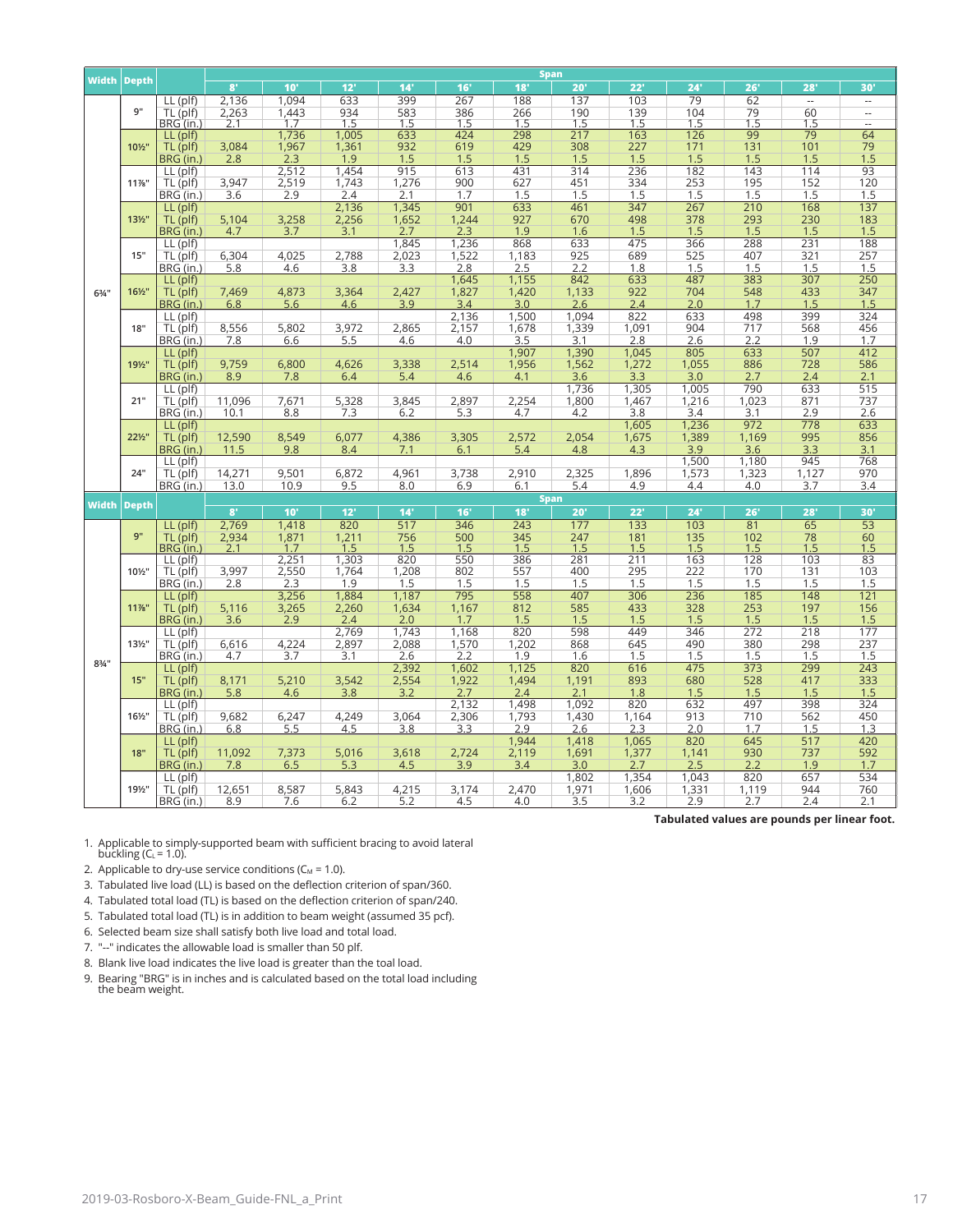## **Allowable Uniform Load for Simple Span Applications – Roof Beams, Snow Load (LDF=1.15)**

|                             |                  | Width Depth        |                        | 8 <sup>1</sup> | 10'               | 12'         | 14'         | 16'              | 18'               | Span<br>20'                                          | 22'                                                  | 24'                                                  | 26'                                                  | 28'                                                  | 30'                                                  |
|-----------------------------|------------------|--------------------|------------------------|----------------|-------------------|-------------|-------------|------------------|-------------------|------------------------------------------------------|------------------------------------------------------|------------------------------------------------------|------------------------------------------------------|------------------------------------------------------|------------------------------------------------------|
| -BEAM                       |                  |                    | LL (plf)               | 492            | 252               | 146         | 92          | 62               | 43                | $\sim$                                               | $\sim$                                               | $\overline{\phantom{a}}$                             | $\overline{\phantom{a}}$                             | $\overline{\phantom{a}}$                             | $\overline{\phantom{a}}$                             |
| Simple Span                 |                  | 6"                 | TL (plf)<br>BRG (in.)  | 599<br>1.5     | $\frac{331}{1.5}$ | 189<br>1.5  | 117<br>1.5  | $\frac{77}{1.5}$ | $\frac{53}{1.5}$  | $\overline{\phantom{a}}$<br>$\overline{\phantom{a}}$ | $\overline{\phantom{a}}$<br>$\overline{\phantom{a}}$ | $\overline{\phantom{a}}$<br>$\overline{\phantom{a}}$ | $\overline{\phantom{a}}$<br>$\overline{\phantom{a}}$ | $\sim$<br>$\overline{\phantom{a}}$                   | $\sim$<br>$\overline{\phantom{a}}$                   |
|                             |                  |                    | $LL$ (plf)             |                | 492               | 285         | 179         | 120              | 84                | 62                                                   | 46                                                   | $\overline{\phantom{a}}$                             | --                                                   |                                                      | н,                                                   |
| <b>EWS 24F-V4</b>           |                  | $7\frac{1}{2}$ "   | TL (plf)<br>BRG (in.)  | 937<br>1.7     | 597<br>1.5        | 373<br>1.5  | 233<br>1.5  | 154<br>1.5       | 106<br>1.5        | 76<br>1.5                                            | 55<br>1.5                                            | 41<br>1.5                                            | $\qquad \qquad -$                                    | --<br>ц,                                             | --                                                   |
| Dry Use                     |                  |                    | LL (plf)               |                | 851               | 492         | 310         | 208              | 146               | 106                                                  | 80                                                   | 62                                                   | 48                                                   | $\overline{a}$                                       | $\overline{\phantom{a}}$                             |
| F <sub>bx</sub> =2,400 psi  |                  | 9"                 | TL (plf)<br>BRG (in.)  | 1351<br>2.4    | 862<br>1.9        | 596<br>1.6  | 406<br>1.5  | 269<br>1.5       | 187<br>1.5        | 134<br>1.5                                           | 99<br>1.5                                            | 74<br>1.5                                            | 57<br>1.5                                            | 44<br>1.5                                            | $\sim$<br>Ξ.                                         |
| $F_c = 650$ psi             |                  |                    | LL (plf)               |                |                   | 579         | 365         | 244              | 172               | $\overline{125}$                                     | 94                                                   | 72                                                   | $\overline{57}$                                      | 46                                                   |                                                      |
| F <sub>vx</sub> =265 psi    |                  | $9\frac{1}{2}$ "   | TL (plf)<br>BRG (in.)  | 1505<br>2.7    | 961<br>2.1        | 665<br>1.8  | 478<br>1.5  | 318<br>1.5       | 221<br>1.5        | 159<br>1.5                                           | 117<br>1.5                                           | 88<br>1.5                                            | 68<br>1.5                                            | 53<br>1.5                                            | 41<br>1.5                                            |
|                             |                  |                    | LL (plf)               |                |                   | 782         | 492         | 330              | 232               | 169                                                  | 127                                                  | 98                                                   | $\overline{77}$                                      | 62                                                   | $\overline{50}$                                      |
| $E_x = 1.8 \times 10^6$ psi |                  | 101/2"             | TL (plf)<br>BRG (in.)  | 1840<br>3.3    | 1174<br>2.6       | 813<br>2.2  | 595<br>1.9  | 431<br>1.5       | 300<br>1.5        | 216<br>1.5                                           | 160<br>1.5                                           | 121<br>1.5                                           | 94<br>$\frac{1}{1.5}$                                | 73<br>1.5                                            | 58<br>1.5                                            |
|                             |                  |                    | LL (plf)               |                |                   |             | 712         | 477              | 335               | 244                                                  | 183                                                  | 141                                                  | 111                                                  | 89                                                   | $\overline{72}$                                      |
|                             |                  | 11%"               | TL (plf)<br>BRG (in.)  | 2355<br>4.2    | 1503<br>3.3       | 1041<br>2.8 | 762<br>2.4  | 581<br>2.1       | 437<br>1.8        | 316<br>1.5                                           | 235<br>1.5                                           | 178<br>1.5                                           | 138<br>1.5                                           | 109<br>1.5                                           | 86<br>1.5                                            |
|                             |                  |                    | LL (plf)               |                |                   |             |             | 701              | 492               | 359                                                  | 270                                                  | 208                                                  | 163                                                  | 131                                                  | 106                                                  |
|                             | $3\frac{1}{2}$ " | 131/2"             | TL (plf)<br>BRG (in.)  | 3045<br>5.4    | 1945<br>4.3       | 1347<br>3.6 | 987<br>3.1  | 753<br>2.7       | 592<br>2.4        | 467<br>2.1                                           | 348<br>1.7                                           | 265<br>1.5                                           | 206<br>1.5                                           | 163                                                  | 130<br>1.5                                           |
|                             |                  |                    | LL (plf)               |                |                   |             |             | 782              | 549               | 400                                                  | 301                                                  | 232                                                  | 182                                                  | $\frac{1.5}{146}$                                    | 119                                                  |
|                             |                  | 14"                | TL (plf)<br>BRG (in.)  | 3275<br>5.8    | 2092<br>4.6       | 1449<br>3.9 | 1061<br>3.3 | 810<br>2.9       | 637<br>2.6        | 514<br>2.3                                           | 389<br>1.9                                           | 297<br>1.6                                           | 231<br>1.5                                           | 183<br>1.5                                           | 146<br>1.5                                           |
|                             |                  |                    | $LL$ (plf)             |                |                   |             |             |                  | 675               | 492                                                  | 370                                                  | 285                                                  | 224                                                  | 179                                                  | 146                                                  |
|                             |                  | 15"                | TL (plf)<br>BRG (in.)  | 3761<br>6.6    | 2402<br>5.3       | 1664<br>4.4 | 1219<br>3.8 | 931<br>3.3       | 733<br>2.9        | 591<br>2.7                                           | 480<br>2.4                                           | 367<br>2.0                                           | 286<br>1.7                                           | 226<br>1.5                                           | 182<br>1.5                                           |
|                             |                  |                    | LL (plf)               |                |                   |             |             |                  | 819               | 597                                                  | 449                                                  | 346                                                  | 272                                                  | 218                                                  | 177                                                  |
|                             |                  | 16"                | TL (plf)<br>BRG (in.)  | 4253<br>7.5    | 2734<br>6.0       | 1895<br>5.0 | 1388<br>4.3 | 1060<br>3.8      | 834<br>3.4        | 673<br>3.0                                           | 554<br>2.7                                           | 447<br>2.4                                           | 349<br>2.1                                           | 277<br>1.8                                           | 222<br>1.6                                           |
|                             |                  |                    | LL (plf)               |                |                   | 2015        |             |                  |                   | 655<br>717                                           | 492                                                  | 379                                                  | 298                                                  | 239                                                  | 194                                                  |
|                             |                  | 161/2"             | TL (plf)<br>BRG (in.)  | 4456<br>7.9    | 2908<br>6.4       | 5.4         | 1477<br>4.6 | 1127<br>4.0      | 888<br>3.6        | 3.2                                                  | 590<br>2.9                                           | 490<br>2.7                                           | 384<br>2.3                                           | 304<br>2.0                                           | 245<br>1.7                                           |
|                             |                  | 18"                | LL (plf)<br>TL (plf)   | 5104           | 3462              | 2400        | 1759        | 1343             | 1058              | 851<br>854                                           | 639<br>698                                           | 492<br>579                                           | 387<br>487                                           | 310<br>398                                           | 252<br>321                                           |
|                             |                  |                    | BRG (in.)              | 9.0            | 7.6               | 6.4         | 5.5         | 4.8              | 4.2               | 3.8                                                  | 3.4                                                  | 3.1                                                  | 2.9                                                  | 2.5                                                  | 2.2                                                  |
|                             |                  | 191/2"             | LL (plf)<br>TL (plf)   | 5822           | 4065              | 2818        | 2066        | 1578             | 1243              | 998                                                  | 812<br>814                                           | 626<br>675                                           | 492<br>568                                           | 394<br>484                                           | 320<br>411                                           |
|                             |                  |                    | BRG (in.)              | 10.3           | 9.0               | 7.5         | 6.4         | 5.6              | 5.0               | 4.5                                                  | 4.0                                                  | 3.6                                                  | 3.3                                                  | 3.1                                                  | 2.8                                                  |
|                             |                  | <b>Width Depth</b> |                        | $8^{\circ}$    | 10'               | 12'         | 14'         | 16'              | 18'               | <b>Span</b><br>20'                                   | 22'                                                  | 24'                                                  | 26'                                                  | 28'                                                  | 30'                                                  |
|                             |                  |                    | LL (plf)               | 773            | 396               | 229         | 144         | $\overline{97}$  | 68                | 50                                                   | $\mathbb{Z}^2$                                       | ÷                                                    | $\overline{\phantom{a}}$                             | $\Box$                                               | --                                                   |
|                             |                  | 6"                 | TL (plf)<br>BRG (in.   | 941<br>1.5     | 520<br>1.5        | 298<br>1.5  | 184<br>1.5  | 121<br>1.5       | 83                | 58<br>1.5                                            | 42                                                   | --<br>--                                             | --<br>--                                             | $\overline{\phantom{a}}$<br>$\overline{\phantom{a}}$ | --<br>--                                             |
|                             |                  |                    | $LL$ (plf)             |                | 773               | 448         | 282         | 189              | $\frac{1.5}{133}$ | 97                                                   | $\frac{1.5}{73}$                                     | $\overline{56}$                                      | 44                                                   | $\overline{\phantom{a}}$                             | $\overline{\phantom{a}}$                             |
|                             |                  | $7\frac{1}{2}$ "   | TL (plf)<br>BRG (in.)  | 1472<br>1.7    | 939<br>1.5        | 587<br>1.5  | 366<br>1.5  | 242<br>1.5       | 167<br>1.5        | 119<br>1.5                                           | 87<br>1.5                                            | 65<br>1.5                                            | 49<br>1.5                                            | $\overline{\phantom{a}}$<br>$\overline{a}$           | $\overline{\phantom{a}}$<br>$\overline{\phantom{a}}$ |
|                             |                  |                    | LL (plf)               |                | 1337              | 773         | 487         | 326              | 229               | 167                                                  | 126                                                  | 97                                                   | 76                                                   | 61                                                   | 50                                                   |
|                             |                  | 9"                 | TL (plf)<br>BRG (in.)  | 2123<br>2.4    | 1354<br>1.9       | 937<br>1.6  | 637<br>1.5  | 423<br>1.5       | 294<br>1.5        | 211<br>1.5                                           | 155<br>1.5                                           | 117<br>1.5                                           | 89<br>1.5                                            | 69<br>1.5                                            | 54<br>1.5                                            |
|                             |                  |                    | LL (plf)               |                |                   | 910         | 573         | 384              | 270               | 196                                                  | 148                                                  | 114                                                  | 89                                                   | 72                                                   | 58                                                   |
|                             |                  | $9\frac{1}{2}$ "   | TL (plf)<br>BRG (in.)  | 2366<br>2.7    | 1510<br>2.1       | 1044<br>1.8 | 751<br>1.5  | 499<br>1.5       | 347<br>1.5        | 249<br>1.5                                           | 184<br>1.5                                           | 139<br>1.5                                           | 107<br>1.5                                           | 83<br>1.5                                            | 65<br>1.5                                            |
|                             |                  |                    | $LL$ (plf)             |                |                   | 1228        | 773         | 518              | 364               | 265                                                  | 199                                                  | 154                                                  | 121                                                  | $\overline{97}$                                      | 79                                                   |
|                             |                  | 101/2"             | TL (plf)<br>BRG (in.)  | 2892<br>3.3    | 1846<br>2.6       | 1277<br>2.2 | 935<br>1.9  | 677<br>1.5       | 471<br>1.5        | 340<br>1.5                                           | 252<br>1.5                                           | 191<br>1.5                                           | 147<br>1.5                                           | 115<br>1.5                                           | 91<br>1.5                                            |
|                             |                  |                    | LL (plf)               |                |                   |             | 1119        | 750              | 526               | 384                                                  | 288                                                  | 222                                                  | 175                                                  | 140                                                  | 114                                                  |
|                             |                  | $11\%$ "           | TL (plf)<br>BRG (in.)  | 3700<br>4.2    | 2363<br>3.3       | 1636<br>2.8 | 1198<br>2.4 | 913<br>2.1       | 686<br>1.8        | 496<br>1.5                                           | 369<br>1.5                                           | 280<br>1.5                                           | 217<br>1.5                                           | 171<br>1.5                                           | 136<br>1.5                                           |
|                             |                  |                    | $LL$ (plf)             |                |                   |             |             | 1101             | 773               | 564                                                  | 424                                                  | 326                                                  | 257                                                  | 205                                                  | 167                                                  |
|                             |                  | $13\frac{1}{2}$    | TL (plf)<br>BRG (in.)  | 4785<br>5.4    | 3056<br>4.3       | 2117<br>3.6 | 1550<br>3.1 | 1183<br>2.7      | 927<br>2.4        | 734<br>2.1                                           | 547<br>1.7                                           | 417<br>1.5                                           | 324<br>1.5                                           | 256<br>1.5                                           | 205<br>1.5                                           |
|                             |                  |                    | LL (plf)               |                |                   |             |             | 1228             | 863               | 629                                                  | 472                                                  | 364                                                  | 286                                                  | 229                                                  | 186                                                  |
|                             |                  | 14"                | TL (plf)<br>BRG (in.)  | 5147<br>5.8    | 3287<br>4.6       | 2277<br>3.9 | 1668<br>3.3 | 1273<br>2.9      | 994<br>2.6        | 793<br>2.3                                           | 611<br>1.9                                           | 466<br>1.6                                           | 363<br>1.5                                           | 287<br>1.5                                           | 230<br>1.5                                           |
|                             | $5\frac{1}{2}$ " |                    | $LL$ (plf)             |                |                   |             |             |                  | 1061              | 773                                                  | 581                                                  | 448                                                  | 352                                                  | 282                                                  | 229                                                  |
|                             |                  | 15"                | TL (plf)<br>BRG (in.)  | 5910<br>6.6    | 3775<br>5.3       | 2615<br>4.4 | 1916<br>3.8 | 1459<br>3.3      | 1135<br>2.9       | 906<br>2.6                                           | 738<br>2.3                                           | 577<br>2.0                                           | 449<br>1.7                                           | 356<br>1.5                                           | 286<br>1.5                                           |
|                             |                  | 16"                | $LL$ (plf)             |                |                   |             |             |                  |                   | 939                                                  | 705                                                  | 543                                                  | 427                                                  | 342                                                  | 278                                                  |
|                             |                  |                    | TL (plf)<br>BRG (in.)  | 6683<br>7.5    | 4296<br>6.0       | 2977<br>5.0 | 2182<br>4.3 | 1651<br>3.7      | 1284<br>3.3       | 1025<br>2.9                                          | 835<br>2.6                                           | 692<br>2.4                                           | 548<br>2.1                                           | 435<br>1.8                                           | 349<br>1.6                                           |
|                             |                  | $16\frac{1}{2}$    | $LL$ (plf)<br>TL (plf) | 7002           | 4570              | 3167        | 2321        | 1751             | 1362              | 1029<br>1088                                         | 773<br>886                                           | 596<br>735                                           | 469<br>603                                           | 375<br>478                                           | 305<br>385                                           |
|                             |                  |                    | BRG (in.)              | 7.9            | 6.4               | 5.4         | 4.6         | 4.0              | 3.5               | 3.1                                                  | 2.8                                                  | 2.5                                                  | 2.3                                                  | 2.0                                                  | 1.7                                                  |
|                             |                  | 18"                | $LL$ (plf)<br>TL (plf) | 8021           | 5441              | 3771        | 2744        | 2067             | 1609              | 1285                                                 | 1004<br>1048                                         | 773<br>869                                           | 608<br>730                                           | 487<br>622                                           | 396<br>504                                           |
|                             |                  |                    | BRG (in.)              | 9.0            | 7.6               | 6.4         | 5.4         | 4.7              | 4.1               | 3.7                                                  | 3.3                                                  | 3.0                                                  | 2.7                                                  | 2.5                                                  | 2.2                                                  |
|                             |                  | 191/2"             | $LL$ (plf)<br>TL (plf) | 9149           | 6387              | 4428        | 3197        | 2409             | 1875              | 1498                                                 | 1222                                                 | 983<br>1013                                          | 773<br>852                                           | 619<br>726                                           | 503<br>624                                           |
|                             |                  |                    | BRG (in.)              | 10.3           | 9.0               | 7.5         | 6.3         | 5.4              | 4.8               | 4.3                                                  | 3.8                                                  | 3.5                                                  | 3.2                                                  | 2.9                                                  | 2.7                                                  |
|                             |                  | 21"                | $LL$ (plf)<br>TL (plf) | 10401          | 7192              | 5101        | 3683        | 2775             | 2161              | 1726                                                 | 1408                                                 | 1168                                                 | 966<br>983                                           | 773<br>837                                           | 629<br>721                                           |
|                             |                  |                    | BRG (in.)              | 11.7           | 10.1              | 8.6         | 7.3         | 6.3              | 5.5               | 4.9                                                  | 4.4                                                  | 4.0                                                  | 3.7                                                  | 3.4                                                  | 3.1                                                  |
|                             |                  | $22\frac{1}{2}$    | LL (plf)<br>TL (plf)   | 11801          | 8015              | 5817        | 4200        | 3166             | 2466              | 1970                                                 | 1607                                                 | 1334                                                 | 1123                                                 | 951<br>957                                           | 773<br>824                                           |
|                             |                  |                    | BRG (in.)              | 13.2           | 11.3              | 9.8         | 8.3         | 7.2              | 6.3               | 5.6                                                  | 5.0                                                  | 4.6                                                  | 4.2                                                  | 3.9                                                  | 3.6                                                  |
|                             |                  | 24"                | $LL$ (plf)<br>TL (plf) | 13377          | 8907              | 6578        | 4750        | 3581             | 2789              | 2229                                                 | 1819                                                 | 1510                                                 | 1271                                                 | 1083                                                 | 933                                                  |
|                             |                  |                    | BRG (in.)              | 15.0           | 12.5              | 11.1        | 9.4         | 8.1              | 7.1               | 6.3                                                  | 5.7                                                  | 5.2                                                  | 4.7                                                  | 4.4                                                  | 4.0                                                  |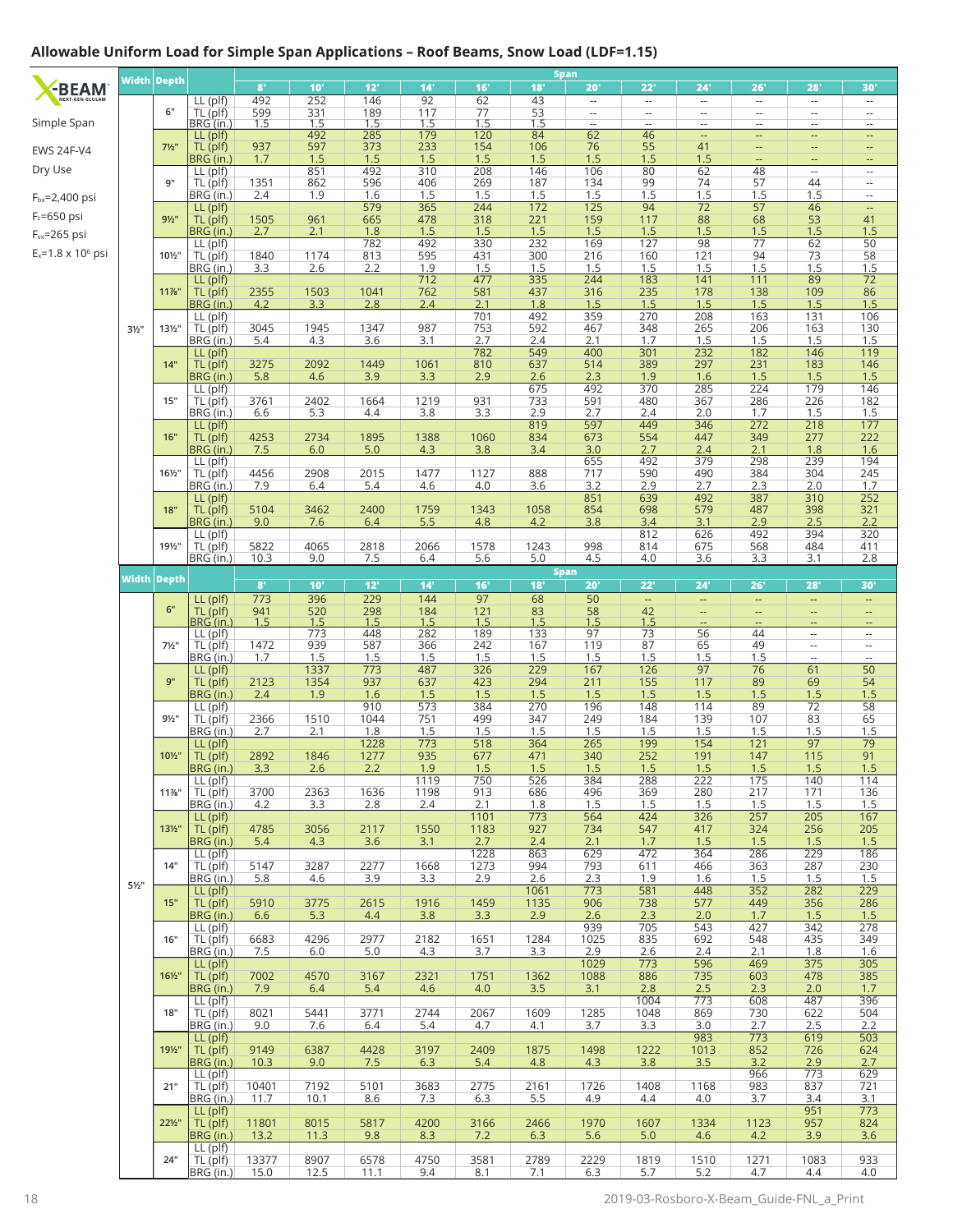|                  |                    |                         |               | <b>Span</b>     |              |             |                   |             |                   |                    |             |                   |                  |                 |  |  |
|------------------|--------------------|-------------------------|---------------|-----------------|--------------|-------------|-------------------|-------------|-------------------|--------------------|-------------|-------------------|------------------|-----------------|--|--|
|                  | <b>Width Depth</b> |                         | 8'            | 10 <sup>1</sup> | 12'          | 14'         | 16'               | 18'         | 20'               | 22'                | 24'         | 26'               | 28'              | 30'             |  |  |
|                  |                    | $LL$ (plf)              |               | 1640            | 949          | 598         | 400               | 281         | 205               | 154                | 119         | 93                | $\overline{75}$  | 61              |  |  |
|                  | 9"                 | TL (plf)                | 2605          | 1662            | 1150         | 782         | 519               | 360         | 259               | 191                | 143         | 110               | $\frac{85}{1.5}$ | 66              |  |  |
|                  |                    | BRG (in.)               | 2.4           | 1.9             | 1.6          | 1.5         | 1.5               | 1.5         | 1.5               | 1.5                | 1.5         | 1.5               |                  | 1.5             |  |  |
|                  | 101/2"             | LL (plf)                |               |                 | 1507         | 949<br>1147 | 636               | 447<br>578  | 326<br>417        | 245                | 188<br>234  | 148<br>180        | 119<br>141       | 96<br>111       |  |  |
|                  |                    | TL (plf)<br>BRG (in.)   | 3549<br>3.3   | 2265<br>2.6     | 1568<br>2.2  | 1.9         | 831<br>1.5        | 1.5         | 1.5               | 309<br>1.5         | 1.5         | 1.5               | 1.5              | 1.5             |  |  |
|                  |                    | LL (plf)                |               |                 |              | 1373        | 920               | 646         | 471               | 354                | 273         | 214               | 172              | 140             |  |  |
|                  | 11%"               | TL (plf)                | 4541          | 2900            | 2008         | 1470        | 1121              | 842         | 608               | 452                | 344         | 266               | 209              | 167             |  |  |
|                  |                    | BRG (in.)               | 4.2           | 3.3             | 2.8          | 2.4         | 2.1               | 1.8         | 1.5               | 1.5                | 1.5         | 1.5               | 1.5              | 1.5             |  |  |
|                  |                    | LL (plf)                |               |                 |              |             | 1352              | 949         | 692               | 520                | 400         | 315               | 252              | 205             |  |  |
|                  | 131/2"             | TL (plf)                | 5873          | 3750            | 2598         | 1903        | 1434              | 1115        | 889               | 671                | 512         | 398               | 314              | 251             |  |  |
|                  |                    | BRG (in.)               | 5.4           | 4.3             | 3.6          | 3.1         | 2.7               | 2.3         | 2.1               | 1.7                | 1.5         | 1.5               | 1.5              | 1.5             |  |  |
|                  |                    | $LL$ (plf)              |               |                 |              |             |                   | 1302        | 949               | 713                | 549         | 432               | 346              | 281             |  |  |
|                  | 15"                | TL (plf)                | 7253          | 4633            | 3210         | 2330        | 1754              | 1364        | 1089              | 887                | 708         | 551               | 437              | 350             |  |  |
|                  |                    | BRG (in.)               | 6.6           | 5.3             | 4.4          | 3.8         | 3.2               | 2.8         | 2.5               | 2.3                | 2.0         | 1.7               | 1.5              | 1.5             |  |  |
|                  |                    | LL (plf)                |               |                 |              |             |                   |             | 1263              | 949                | 731         | 575               | 460              | 374             |  |  |
| $6\frac{3}{4}$ " | 161/2"             | TL (plf)                | 8593          | 5609            | 3873         | 2795        | 2105              | 1637        | 1307              | 1065               | 883         | 740               | 587              | 472             |  |  |
|                  |                    | BRG (in.)               | 7.9           | 6.4             | 5.3          | 4.5         | 3.9               | 3.4         | 3.0               | 2.7<br>1232        | 2.5         | 2.3<br>747        | 2.0<br>598       | 1.7<br>486      |  |  |
|                  | 18"                | $LL$ (plf)<br>TL (plf)  | 9844          | 6677            | 4572         | 3299        | 2485              | 1934        | 1544              | 1259               | 949<br>1044 | 878               | 747              | 618             |  |  |
|                  |                    | BRG (in.)               | 9.0           | 7.6             | 6.3          | 5.3         | 4.6               | 4.0         | 3.6               | 3.2                | 2.9         | 2.7               | 2.5              | 2.2             |  |  |
|                  |                    | LL (plf)                |               |                 |              |             |                   |             |                   |                    | 1207        | 949               | 760              | 618             |  |  |
|                  | 191/2"             | TL (plf)                | 11228         | 7824            | 5325         | 3844        | 2896              | 2254        | 1801              | 1468               | 1218        | 1024              | 872              | 750             |  |  |
|                  |                    | BRG (in.)               | 10.3          | 9.0             | 7.3          | 6.2         | 5.3               | 4.7         | 4.2               | 3.8                | 3.4         | 3.1               | 2.9              | 2.7             |  |  |
|                  | 21"                | $LL$ (plf)              |               |                 |              |             |                   |             |                   |                    |             |                   | 949              | 772             |  |  |
|                  |                    | TL (plf)                | 12765         | 8827            | 6133         | 4427        | 3336              | 2598        | 2075              | 1692               | 1404        | 1182              | 1006             | 866             |  |  |
|                  |                    | BRG (in.)               | 11.7          | 10.1            | 8.4          | 7.1         | 6.1               | 5.4         | 4.8               | 4.3                | 3.9         | 3.6               | 3.3              | 3.1             |  |  |
|                  |                    | $LL$ (plf)              |               |                 |              |             |                   |             |                   |                    |             |                   |                  | 949             |  |  |
|                  | 221/2"             | TL (plf)                | 14484         | 9837            | 6994         | 5050        | 3806              | 2964        | 2368              | 1932               | 1603        | 1349              | 1150             | 990             |  |  |
|                  |                    | BRG (in.)               | 13.2          | 11.3            | 9.6          | 8.1         | 7.0               | 6.2         | 5.5               | 4.9                | 4.5         | 4.1               | 3.8              | 3.5             |  |  |
|                  |                    | $LL$ (plf)              |               |                 |              | 5711        |                   |             |                   |                    |             |                   |                  |                 |  |  |
|                  | 24"                | TL (plf)<br>BRG (in.)   | 16417<br>15.0 | 10932<br>12.5   | 7909<br>10.9 | 9.2         | 4305<br>7.9       | 3353<br>7.0 | 2679<br>6.2       | 2186<br>5.6        | 1815<br>5.1 | 1528<br>4.6       | 1302<br>4.3      | 1121<br>4.0     |  |  |
|                  |                    |                         |               |                 |              |             |                   |             | <b>Span</b>       |                    |             |                   |                  |                 |  |  |
|                  | <b>Width Depth</b> |                         | 8'            | 10'             | 12'          | 14'         | 16'               | 18'         | 20'               | 22'                | 24'         | 26'               | 28'              | 30'             |  |  |
|                  |                    | LL (plf)                |               | 2126            | 1230         | 775         | 519               | 365         | 266               | 200                | 154         | 121               | 97               | $\overline{79}$ |  |  |
|                  | 9"                 | TL <sub>(plf)</sub>     |               | 2154            | 1490         | 1014        |                   | 467         |                   | 247                | 186         |                   | 110              |                 |  |  |
|                  |                    | BRG (in.)               | 3377<br>2.4   | 1.9             | 1.6          | 1.3         | $\frac{673}{1.5}$ | 1.5         | $\frac{335}{1.5}$ | $\frac{71.5}{1.5}$ | 1.5         | $\frac{142}{1.5}$ | 1.5              | $86$<br>$1.5$   |  |  |
|                  |                    | LL (plf)                |               |                 | 1954         | 1230        | 824               | 579         | 422               | 317                | 244         | 192               | 154              | 125             |  |  |
|                  | 101/2"             | TL (plf)                | 4600          | 2936            | 2032         | 1487        | 1077              | 750         | 540               | 400                | 303         | 234               | 183              | 144             |  |  |
|                  |                    | BRG (in.)               | 3.3           | 2.6             | 2.2          | 1.9         | 1.5               | 1.5         | 1.5               | 1.5                | 1.5         | 1.5               | 1.5              | 1.5             |  |  |
|                  |                    | $LL$ (plf)              |               |                 |              | 1780        | 1192              | 837         | 611               | 459                | 353         | 278               | 222              | 181             |  |  |
|                  | 11%"               | TL (plf)                | 5887          | 3759            | 2602         | 1882        | 1416              | 1091        | 789               | 586                | 446<br>1.5  | 345<br>1.5        | 271<br>1.5       | 216             |  |  |
|                  |                    | BRG (in.)<br>$LL$ (plf) | 4.2           | 3.3             | 2.8          | 2.3         | 2.0<br>1752       | 1.8<br>1230 | 1.5<br>897        | 1.5<br>674         | 519         | 408               | 327              | 1.5<br>266      |  |  |
|                  | 131/2"             | TL (plf)                | 7613          | 4862            | 3336         | 2405        | 1810              | 1407        | 1122              | 870                | 663         | 516               | 407              | 326             |  |  |
|                  |                    | BRG (in.)               | 1.5           | 4.3             | 3.5          | 3.0         | 2.6               | 2.3         | 2.0               | 1.7                | 1.5         | 1.5               | 1.5              | 1.5             |  |  |
| $8\frac{3}{4}$ " |                    | LL (plf)                |               |                 |              |             |                   | 1688        | 1230              | 924                | 712         | 560               | 448              | 365             |  |  |
|                  | 15"                | TL (plf)                | 9402          | 5996            | 4078         | 2942        | 2215              | 1722        | 1374              | 1119               | 918         | 715               | 566              | 454             |  |  |
|                  |                    | BRG (in.)               | 6.6           | 5.3             | 4.3          | 3.7         | 3.2               | 2.8         | 2.5               | 2.2                | 2.0         | 1.7               | 1.5              | 1.5             |  |  |
|                  |                    | $LL$ (plf)              |               |                 |              |             |                   |             | 1638              | 1230               | 948         | 745               | 597              | 485             |  |  |
|                  | 161/2"             | TL (plf)                | 11139         | 7189            | 4891         | 3529        | 2657              | 2067        | 1650              | 1344               | 1114        | 936               | 761              | 612             |  |  |
|                  |                    | BRG (in.)               | 7.9           | 6.4             | 5.2          | 4.4         | 3.8               | 3.3         | 3.0               | 2.7                | 2.4         | 2.2               | 2.0              | 1.7             |  |  |
|                  |                    | LL (plf)                |               |                 |              |             |                   |             |                   |                    | 1230        | 968               | 775              | 630             |  |  |
|                  | 18"                | TL (plf)                | 12761         | 8485            | 5774         | 4166        | 3138              | 2442        | 1950              | 1589               | 1317        | 1108              | 942              | 802             |  |  |
|                  |                    | BRG (in.)               | 9.0           | 7.5             | 6.1          | 5.2         | 4.5               | 3.9         | 3.5               | 3.1                | 2.9         | 2.6<br>1230       | 2.4<br>985       | 2.2             |  |  |
|                  | 191/2"             | LL (plf)<br>TL (plf)    | 14554         | 9882            | 6725         | 4854        | 3657              | 2846        | 2273              | 1853               | 1537        | 1293              | 1100             | 801<br>946      |  |  |
|                  |                    | BRG (in.)               | 10.3          | 8.7             | 7.1          | 6.0         | 5.2               | 4.6         | 4.1               | 3.7                | 3.3         | 3.0               | 2.8              | 2.6             |  |  |
|                  |                    |                         |               |                 |              |             |                   |             |                   |                    |             |                   |                  |                 |  |  |

1. Applicable to simply-supported beam with sufficient bracing to avoid lateral<br>buckling (C $_L$  = 1.0).

2. Applicable to dry-use service conditions ( $C_M = 1.0$ ).

3. Tabulated live load (LL) is based on the defection criterion of span/240.

4. Tabulated total load (TL) is based on the defection criterion of span/180.

5. Tabulated total load (TL) is in addition to beam weight (assumed 35 pcf).

6. Selected beam size shall satisfy both live load and total load.

7. "--" indicates the allowable load is smaller than 40 plf.

8. Blank live load indicates the live load is greater than the toal load.

9. Bearing "BRG" is in inches and is calculated based on the total load including the beam weight.

**Tabulated values are pounds per linear foot.**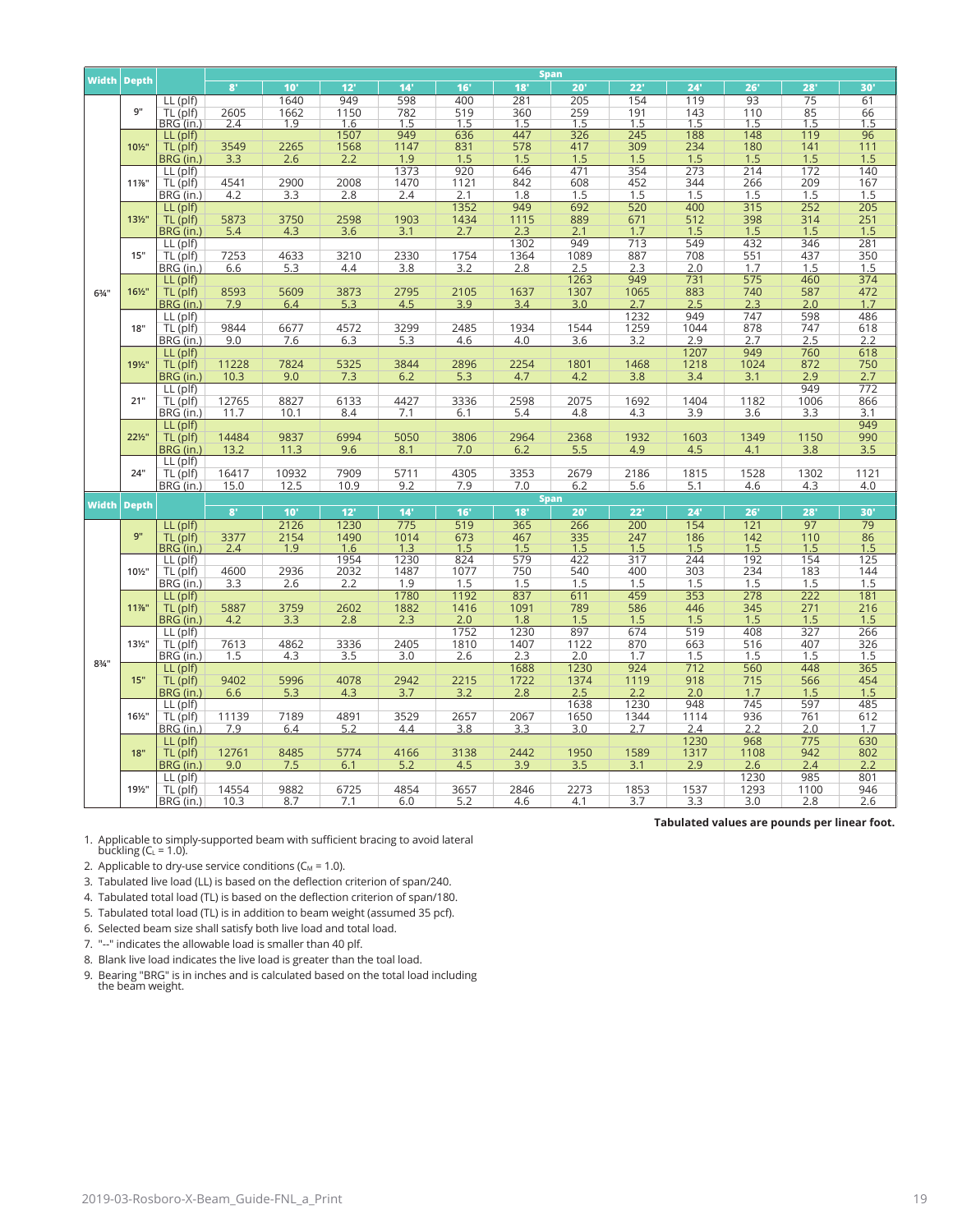## **Allowable Uniform Load for Simple Span Applications – Roof Beams, Non-Snow Load (LDF=1.25)**

|                             |                  | Width Depth        |                          | $\mathbf{8}^*$   | 10'                 | 12'          | 14'                     | 16'              | 18'               | Span<br>20'                    | 22'                            | 24'                            | 26'                                                  | 28'                                                  | 30'                                           |
|-----------------------------|------------------|--------------------|--------------------------|------------------|---------------------|--------------|-------------------------|------------------|-------------------|--------------------------------|--------------------------------|--------------------------------|------------------------------------------------------|------------------------------------------------------|-----------------------------------------------|
| -BEAM                       |                  |                    | LL (plf)                 | 492              | 252                 | 146          | 92                      | 62               | 43                | $\overline{\phantom{a}}$       | $\overline{\phantom{a}}$       | $\overline{\phantom{a}}$       | $\overline{\phantom{a}}$                             | $\overline{\phantom{a}}$                             | $\overline{\phantom{a}}$                      |
|                             |                  | 6"                 | TL (plf)<br>BRG (in.)    | 651              | $\frac{331}{1.5}$   | 189          | 117                     | $\frac{77}{1.5}$ | 53                | $\overline{\phantom{a}}$       | $\overline{\phantom{a}}$       | $\cdots$                       | $\overline{\phantom{a}}$                             | $\overline{\phantom{a}}$                             | $\overline{\phantom{a}}$                      |
| Simple Span                 |                  |                    | LL (plf)                 | 1.5<br>961       | 492                 | 1.5<br>285   | 1.5<br>179              | 120              | 1.5<br>84         | $\overline{\phantom{a}}$<br>62 | $\overline{\phantom{a}}$<br>46 | $\overline{\phantom{a}}$<br>-- | $\overline{\phantom{a}}$<br>$\overline{\phantom{a}}$ | $\overline{a}$<br>--                                 | $\qquad \qquad -$<br>--                       |
| <b>EWS 24F-V4</b>           |                  | $7\frac{1}{2}$ "   | TL (plf)                 | 1019             | 650                 | 373          | 233                     | 154              | 106               | 76                             | 55                             | 41                             |                                                      | --                                                   | $\qquad \qquad -$                             |
| Dry Use                     |                  |                    | BRG (in.)<br>LL (plf)    | 1.8              | 1.5<br>851          | 1.5<br>492   | 1.5<br>$\overline{310}$ | 1.5<br>208       | 1.5<br>146        | 1.5<br>106                     | 1.5<br>80                      | 1.5<br>62                      | $\qquad \qquad -$<br>48                              | --<br>$\overline{\phantom{a}}$                       | $\qquad \qquad -$<br>$\overline{\phantom{a}}$ |
|                             |                  | 9"                 | TL (plf)                 | 1469             | 937                 | 649          | 406                     | 269              | 187               | 134                            | 99                             | 74                             | 57                                                   | 44                                                   | $\overline{\phantom{a}}$                      |
| F <sub>bx</sub> =2,400 psi  |                  |                    | BRG (in.)<br>LL (plf)    | 2.6              | 2.1<br>1000         | 1.7<br>579   | 1.5<br>365              | 1.5<br>244       | 1.5<br>172        | 1.5<br>125                     | 1.5<br>94                      | 1.5<br>$\overline{72}$         | $\frac{1.5}{57}$                                     | 1.5<br>46                                            | $\overline{\phantom{a}}$                      |
| $F_c = 650$ psi             |                  | $9\frac{1}{2}$     | TL (plf)                 | 1637             | 1045                | 723          | 478                     | 318              | 221               | 159                            | 117                            | 88                             | 68                                                   | 53                                                   | 41                                            |
| F <sub>vx</sub> =265 psi    |                  |                    | BRG (in.)                | 2.9              | 2.3                 | 1.9          | 1.5                     | 1.5              | 1.5               | 1.5                            | 1.5                            | 1.5                            | 1.5                                                  | 1.5                                                  | 1.5                                           |
| $E_x = 1.8 \times 10^6$ psi |                  | 101/2"             | LL (plf)<br>TL (plf)     | 2001             | 1277                | 782<br>884   | 492<br>647              | 330<br>431       | 232<br>300        | 169<br>216                     | 127<br>160                     | 98<br>121                      | $\overline{77}$<br>94                                | 62<br>73                                             | $\overline{50}$<br>58                         |
|                             |                  |                    | BRG (in.)                | 3.5              | 2.8                 | 2.4          | 2.0                     | 1.5              | 1.5               | 1.5                            | 1.5                            | 1.5                            | 1.5                                                  | 1.5                                                  | 1.5                                           |
|                             |                  | 11%"               | LL (plf)<br>TL (plf)     | 2560             | 1635                | 1131<br>1132 | 712<br>829              | 477<br>626       | 335<br>437        | 244<br>316                     | 183<br>235                     | 141<br>178                     | 111<br>138                                           | 89<br>109                                            | 72<br>86                                      |
|                             |                  |                    | BRG (in.)                | 4.5              | 3.6                 | 3.0          | 2.6                     | 2.2              | 1.8               | 1.5                            | 1.5                            | 1.5                            | 1.5                                                  | 1.5                                                  | 1.5                                           |
|                             |                  | 131/2"             | LL (plf)                 | 3311             | 2115                | 1465         | 1046<br>1073            | 701<br>819       | 492<br>645        | 359<br>467                     | 270<br>348                     | 208<br>265                     | 163<br>206                                           | 131<br>163                                           | 106<br>130                                    |
|                             | $3\frac{1}{2}$ " |                    | TL (plf)<br>BRG (in.)    | 5.8              | 4.7                 | 3.9          | 3.3                     | 2.9              |                   | 2.1                            | 1.7                            | 1.5                            | 1.5                                                  |                                                      | 1.5                                           |
|                             |                  |                    | LL (plf)                 |                  |                     |              |                         | 782              | $\frac{2.6}{549}$ | 400                            | 301                            | 232                            | 182                                                  | $\frac{1.5}{146}$                                    | 119                                           |
|                             |                  | 14"                | TL (plf)<br>BRG (in.)    | 3561<br>6.3      | 2275<br>5.0         | 1576<br>4.2  | 1155<br>3.6             | 881<br>3.1       | 694<br>2.8        | 522<br>2.3                     | 389<br>1.9                     | 297<br>1.6                     | 231<br>1.5                                           | 183<br>1.5                                           | 146<br>1.5                                    |
|                             |                  |                    | $LL$ (plf)               |                  |                     |              |                         | 961              | 675               | 492                            | 370                            | 285                            | 224                                                  | 179                                                  | 146                                           |
|                             |                  | 15"                | TL (plf)<br>BRG (in.)    | 4089<br>7.2      | 2612<br>5.8         | 1810<br>4.8  | 1327<br>4.1             | 1013<br>3.4      | 797<br>3.2        | 643<br>2.7                     | 480<br>2.2                     | 367<br>1.5                     | 286<br>1.8                                           | 226<br>1.6                                           | 182<br>1.5                                    |
|                             |                  |                    | LL (plf)                 |                  |                     |              |                         |                  | 819               | 597                            | 449                            | 346                            | 272                                                  | 218                                                  | 177                                           |
|                             |                  | 16"                | TL (plf)<br>BRG (in.)    | 4624<br>8.2      | 2973<br>6.6         | 2060<br>5.5  | 1510<br>4.7             | 1153<br>4.1      | 908<br>3.6        | 733<br>3.3                     | 585<br>2.9                     | 447<br>2.4                     | 349<br>2.1                                           | 277<br>1.8                                           | 222<br>1.6                                    |
|                             |                  |                    | LL (plf)                 |                  |                     |              |                         |                  | 899               | 655                            | 492                            | 379                            | 298                                                  | 239                                                  | 194                                           |
|                             |                  | 161/2"             | TL (plf)                 | 4844             | 3162                | 2192         | 1606                    | 1227             | 966               | 780                            | 642                            | 491                            | 384                                                  | 304                                                  | 245                                           |
|                             |                  |                    | BRG (in.)<br>$LL$ (plf)  | 8.5              | 7.0                 | 5.8          | 5.0                     | 4.4              | 3.9               | 3.5<br>851                     | $\frac{3.2}{639}$              | 2.7<br>492                     | 2.3<br>387                                           | 2.0<br>310                                           | 1.7<br>252                                    |
|                             |                  | 18"                | TL (plf)                 | 5550             | 3765                | 2610         | 1913                    | 1461             | 1151              | 930                            | 760                            | 631                            | 501                                                  | 398                                                  | 321                                           |
|                             |                  |                    | BRG (in.)<br>LL (plf)    | 9.8              | 8.3                 | 6.9          | 5.9                     | 5.2              | 4.6               | 4.2<br>1081                    | 3.7<br>812                     | 3.4<br>626                     | 2.9<br>492                                           | 2.5<br>394                                           | 2.2<br>320                                    |
|                             |                  | 191/2"             | TL (plf)                 | 6329             | 4420                | 3064         | 2247                    | 1716             | 1353              | 1086                           | 886                            | 736                            | 619                                                  | 509                                                  | 411                                           |
|                             |                  |                    | BRG (in.)                | 11.2             | 9.8                 | 8.1          | 7.0                     | 6.1              | 5.4               | 4.8<br><b>Span</b>             | 4.4                            | 4.0                            | 3.6                                                  | 3.2                                                  | 2.8                                           |
|                             |                  | <b>Width Depth</b> |                          | $8^{\circ}$      | 10'                 | 12'          | 14'                     | 16'              | 18'               | 20'                            | 22'                            | 24'                            | 26'                                                  | 28'                                                  | 30'                                           |
|                             |                  |                    | $LL$ (plf)               | $\overline{773}$ | 396                 | 229          | 144                     | $\overline{97}$  | 68                | 50                             | $\mathbb{L}^2$                 | Ξ,                             | Ξ.                                                   | $\overline{\phantom{a}}$                             | ٠.                                            |
|                             |                  | 6"                 | TL (plf)<br>BRG (in.     | 1023<br>1.5      | 520<br>1.5          | 298<br>1.5   | 184                     | 121<br>1.5       | 83                | 58<br>1.5                      | 42                             | --<br>н,                       | н,<br>$\qquad \qquad \cdots$                         | --<br>--                                             | ٠.<br>$\overline{\phantom{a}}$                |
|                             |                  |                    | LL (plf)                 | 1511             | 773                 | 448          | $\frac{1.5}{282}$       | 189              | $\frac{1.5}{133}$ | 97                             | $\frac{1.5}{73}$               | 56                             | 44                                                   | $\overline{\phantom{a}}$                             | ٠.                                            |
|                             |                  | $7\frac{1}{2}$ "   | TL (plf)<br>BRG (in.)    | 1601<br>1.8      | 1021<br>1.5         | 587<br>1.5   | 366<br>1.5              | 242<br>1.5       | 167<br>1.5        | 119<br>1.5                     | 87<br>1.5                      | 65<br>1.5                      | 49<br>1.5                                            | $\overline{\phantom{a}}$<br>$\overline{\phantom{a}}$ | --<br>--                                      |
|                             |                  |                    | LL (plf)                 |                  | 1337                | 773          | 487                     | 326              | 229               | 167                            | 126                            | 97                             | 76                                                   | 61                                                   | 50                                            |
|                             |                  | 9"                 | TL (plf)<br>BRG (in.)    | 2308<br>2.6      | 1473<br>2.1         | 1019<br>1.7  | 637<br>1.5              | 423<br>1.5       | 294<br>1.5        | 211<br>1.5                     | 155<br>1.5                     | 117<br>1.5                     | 89<br>1.5                                            | 69<br>1.5                                            | 54<br>1.5                                     |
|                             |                  |                    | $LL$ (plf)               |                  | 1572                | 910          | 573                     | 384              | 270               | 196                            | 148                            | 114                            | 89                                                   | $\overline{72}$                                      | 58                                            |
|                             |                  | $9\frac{1}{2}$ "   | TL (plf)<br>BRG (in.)    | 2573<br>2.9      | 1642<br>2.3         | 1136<br>1.9  | 751<br>1.5              | 499<br>1.5       | 347<br>1.5        | 249<br>1.5                     | 184<br>1.5                     | 139<br>1.5                     | 107<br>1.5                                           | 83<br>1.5                                            | 65<br>1.5                                     |
|                             |                  |                    | $LL$ (plf)               |                  |                     | 1228         | 773                     | 518              | 364               | 265                            | 199                            | 154                            | 121                                                  | $\overline{97}$                                      | $\overline{79}$                               |
|                             |                  | 101/2"             | TL (plf)<br>BRG (in.)    | 3144<br>3.5      | 2007                | 1390<br>2.4  | 1017<br>2.0             | 677<br>1.5       | 471<br>1.5        | 340<br>1.5                     | 252<br>1.5                     | 191<br>1.5                     | 147<br>1.5                                           | 115<br>1.5                                           | 91<br>1.5                                     |
|                             |                  |                    | LL (plf)                 |                  | 2.8                 | 1777         | 1119                    | 750              | 526               | 384                            | 288                            | 222                            | 175                                                  | 140                                                  | 114                                           |
|                             |                  | $11\%$ "           | TL (plf)                 | 4024             | 2569                | 1779         | 1303                    | 983              | 686               | 496                            | 369                            | 280                            | 217                                                  | 171                                                  | 136                                           |
|                             |                  |                    | BRG (in.)<br>$LL$ (plf)  | 4.5              | 3.6                 | 3.0          | 2.6<br>1644             | 2.2<br>1101      | 1.8<br>773        | 1.5<br>564                     | 1.5<br>424                     | 1.5<br>326                     | 1.5<br>257                                           | 1.5<br>205                                           | 1.5<br>167                                    |
|                             |                  | $13\frac{1}{2}$ "  | TL (plf)                 | 5203             | 3323                | 2302         | 1687                    | 1287             | 1010              | 734                            | 547                            | 417                            | 324                                                  | 256                                                  | 205                                           |
|                             |                  |                    | BRG (in.)<br>LL (plf)    | 5.8              | 4.7                 | 3.9          | 3.3                     | 2.9<br>1228      | 2.6<br>863        | 2.1<br>629                     | 1.7<br>472                     | 1.5<br>364                     | 1.5<br>286                                           | 1.5<br>229                                           | 1.5<br>186                                    |
|                             |                  | 14"                | TL (plf)                 | 5596             | 3575                | 2477         | 1815                    | 1385             | 1083              | 820                            | 611                            | 466                            | 363                                                  | 287                                                  | 230                                           |
|                             | $5\frac{1}{2}$ " |                    | BRG (in.)<br>LL (plf)    | 6.3              | 5.0                 | 4.2          | 3.6                     | 3.1<br>1511      | 2.8<br>1061       | 2.3<br>773                     | 1.9<br>581                     | 1.6<br>448                     | 1.5<br>352                                           | 1.5<br>282                                           | 1.5<br>229                                    |
|                             |                  | 15"                | TL (plf)                 | 6425             | 4105                | 2845         | 2085                    | 1588             | 1235              | 986                            | 755                            | 577                            | 449                                                  | 356                                                  | 286                                           |
|                             |                  |                    | BRG (in.)                | 7.2              | 5.8                 | 4.8          | 4.1                     | 3.6              | 3.2               | 2.8                            | 2.4                            | 2.0                            | 1.7                                                  | 1.5                                                  | 1.5                                           |
|                             |                  | 16"                | $LL$ (plf)<br>TL (plf)   | 7266             | 4672                | 3238         | 2373                    | 1796             | 1288<br>1398      | 939<br>1116                    | 705<br>910                     | 543<br>703                     | 427<br>548                                           | 342<br>435                                           | 278<br>349                                    |
|                             |                  |                    | BRG (in.)                | 8.2              | 6.6                 | 5.5          | 4.7                     | 4.1              | 3.6               | 3.2                            | 2.9                            | 2.4                            | 2.1                                                  | 1.8                                                  | 1.6                                           |
|                             |                  | $16\frac{1}{2}$ "  | $LL$ (plf)<br>$TL$ (plf) | 7612             | 4969                | 3444         | 2524                    | 1905             | 1412<br>1483      | 1029<br>1184                   | 773<br>965                     | 596<br>772                     | 469<br>603                                           | 375<br>478                                           | 305<br>385                                    |
|                             |                  |                    | BRG (in.)                | 8.5              | 7.0                 | 5.8          | 5.0                     | 4.3              | 3.8               | 3.4                            | 3.0                            | 2.7                            | 2.3                                                  | 2.0                                                  | 1.7                                           |
|                             |                  | 18"                | $LL$ (plf)<br>TL (plf)   | 8721             | 5916                | 4101         | 2985                    | 2249             | 1751              | 1337<br>1399                   | 1004<br>1141                   | 773<br>946                     | 608<br>787                                           | 487<br>625                                           | 396<br>504                                    |
|                             |                  |                    | BRG (in.)                | 9.8              | 8.3                 | 6.9          | 5.9                     | 5.1              | 4.5               | 4.0                            | 3.6                            | 3.3                            | 2.9                                                  | 2.5                                                  | 2.2                                           |
|                             |                  | 191/2"             | $LL$ (plf)<br>TL (plf)   |                  |                     |              |                         |                  |                   |                                | 1277<br>1330                   | 983<br>1104                    | 773<br>929                                           | 619<br>791                                           | 503<br>645                                    |
|                             |                  |                    | BRG (in.)                | 9946<br>11.2     | 6945<br>9.8         | 4815<br>8.1  | 3478<br>6.9             | 2621<br>5.9      | 2041<br>5.2       | 1631<br>4.6                    | 4.2                            | 3.8                            | 3.5                                                  | 3.2                                                  | 2.8                                           |
|                             |                  |                    | $LL$ (plf)               |                  |                     |              |                         |                  |                   |                                |                                | 1228                           | 966                                                  | 773                                                  | 629                                           |
|                             |                  | 21"                | TL (plf)<br>BRG (in.)    | 11308<br>12.7    | 7820<br><u>11.0</u> | 5547<br>9.4  | 4005<br>7.9             | 3019<br>6.8      | 2351<br>6.0       | 1879<br>5.3                    | 1533<br>4.8                    | 1272<br>4.4                    | 1071<br>4.0                                          | 913<br>3.7                                           | 786<br>3.4                                    |
|                             |                  |                    | $LL$ (plf)               |                  |                     |              |                         |                  |                   |                                |                                |                                | 1188                                                 | 951                                                  | 773                                           |
|                             |                  | $22\frac{1}{2}$    | TL (plf)<br>BRG (in.)    | 12830<br>14.4    | 8715<br>12.2        | 6326<br>10.7 | 4568<br>9.0             | 3444<br>7.8      | 2683<br>6.8       | 2144<br>6.1                    | 1750<br>5.5                    | 1453<br>5.0                    | 1223<br>4.6                                          | 1043<br>4.2                                          | 898<br>3.9                                    |
|                             |                  |                    | LL (plf)                 |                  |                     |              |                         |                  |                   |                                |                                |                                |                                                      | 1155                                                 | 939                                           |
|                             |                  | 24"                | TL (plf)<br>BRG (in.)    | 14543<br>16.3    | 9685<br>13.6        | 7153<br>12.1 | 5166<br>10.2            | 3895<br>8.8      | 3034<br>7.7       | 2426<br>6.9                    | 1980<br>6.2                    | 1644<br>5.6                    | 1385<br>5.2                                          | 1180<br>4.7                                          | 1017<br>4.4                                   |
|                             |                  |                    |                          |                  |                     |              |                         |                  |                   |                                |                                |                                |                                                      |                                                      |                                               |